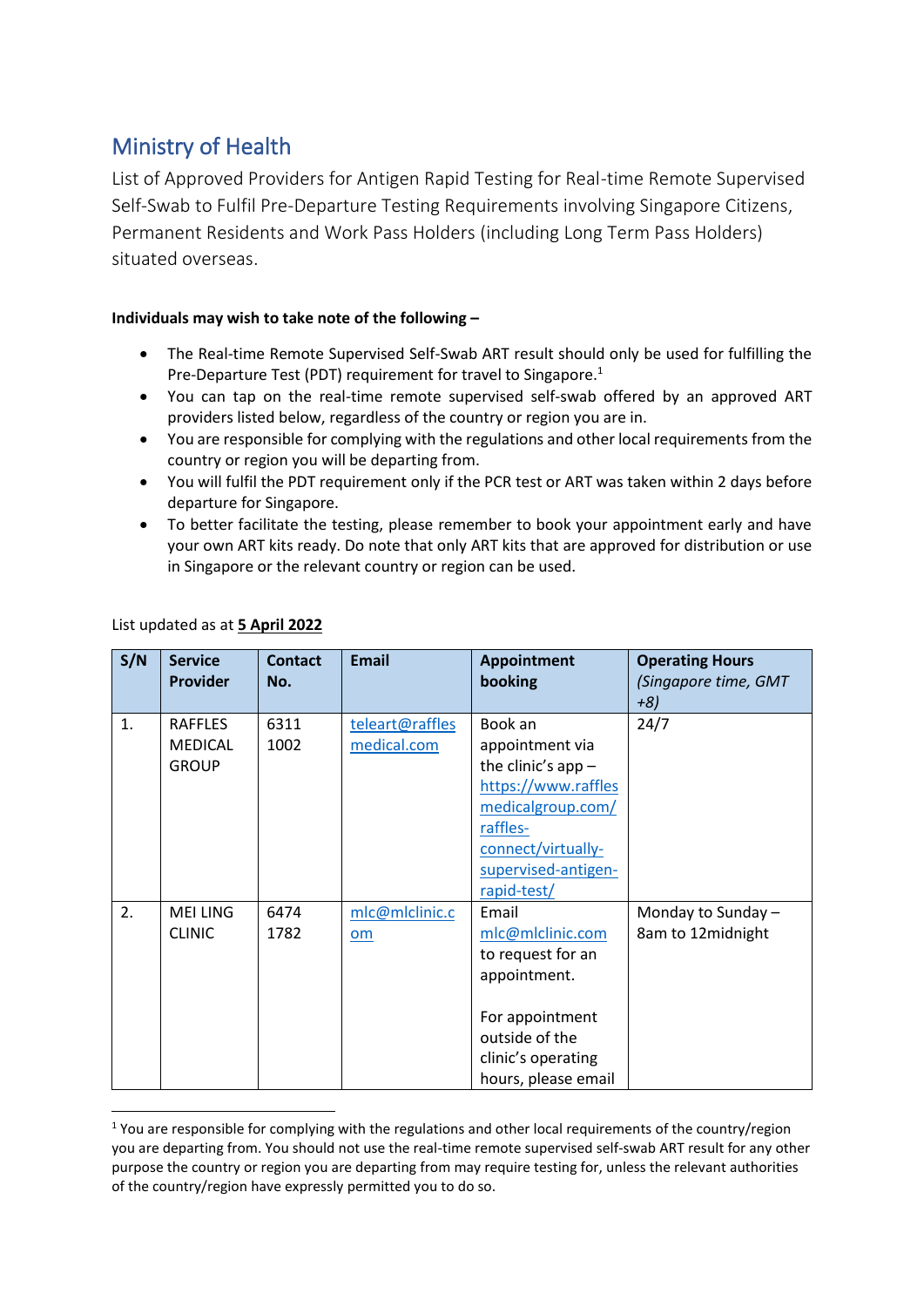|     |                     |      |                 | mlc@mlclinic.com                     |                          |
|-----|---------------------|------|-----------------|--------------------------------------|--------------------------|
|     |                     |      |                 | to enquire.                          |                          |
| 3.  | <b>MEDILIFE</b>     | 8860 | tanhowkoon@y    | Email or call to                     | 24/7                     |
|     | <b>CLINIC &amp;</b> | 8590 | ahoo.com.sg     | book an                              |                          |
|     | <b>SURGERY</b>      |      |                 | appointment                          |                          |
| 4.  | <b>CORONATI</b>     | 6468 | tvcr123@gmail.  | Email                                | Monday to Friday-        |
|     | ON                  | 6768 | com             | tvcr123@gmail.com                    | 9am to 9pm               |
|     | <b>MEDICAL</b>      |      |                 | to request for an                    |                          |
|     | <b>CENTRE</b>       |      |                 | appointment.                         |                          |
| 5.  | <b>INTEMEDIC</b>    | 3165 | pdt@intemedic   | Book an                              | Monday to Sunday -       |
|     | AL                  | 9251 | al.com          | appointment at                       | 8am to 11pm              |
|     | <b>POTONG</b>       |      |                 | https://www.intem                    |                          |
|     | <b>PASIR</b>        |      |                 | edical.com/post/sel                  |                          |
|     |                     |      |                 | f-test-art-over-                     |                          |
|     |                     |      |                 | video-call-from-                     |                          |
|     |                     |      |                 | your-home                            |                          |
| 6.  | <b>ICARE</b>        | 6274 | icaremedicalan  | Email                                | Monday to Saturday -     |
|     | <b>MEDICAL</b>      | 6858 | dwellness@gm    | icaremedicalandwel                   | 8am to 9pm               |
|     | <b>AND</b>          |      | ail.com         | Iness@gmail.com                      |                          |
|     | <b>WELLNESS</b>     |      |                 | to request for an                    | Sunday - 10am to 9pm     |
|     | <b>CLINIC</b>       |      |                 | appointment                          |                          |
| 7.  | <b>ASIA FIRST</b>   | 6908 | enquiry@asiafir | Book an                              | Monday to Friday-        |
|     | <b>MEDICAL</b>      | 7096 | sthealth.com    | appointment at                       | 8.30am to 5.30pm         |
|     | <b>CLINIC</b>       |      |                 | https://asiafirstheal<br>th.com/pre- | Note: Other times        |
|     |                     |      |                 | departure-testing                    | subject to availability. |
|     |                     |      |                 | or through                           |                          |
|     |                     |      |                 | WhatsApp message                     |                          |
|     |                     |      |                 | at 90306452                          |                          |
| 8.  | <b>KINGSTON</b>     | 8861 | enquiry@kingst  | Book an                              | 24/7                     |
|     | <b>MEDICAL</b>      | 2877 | onmedical.com.  | appointment at                       |                          |
|     | <b>CLINIC PTE</b>   |      | <b>Sg</b>       | https://www.kingst                   |                          |
|     | <b>LTD</b>          |      |                 | onmedical.com.sg/                    |                          |
|     |                     |      |                 | online-supervised-                   |                          |
|     |                     |      |                 | art-swab/#vsa-                       |                          |
|     |                     |      |                 | booking                              |                          |
| 9.  | <b>BELIEF</b>       | 8770 | beliefclinics@g | Book an                              | 24/7                     |
|     | <b>FAMILY</b>       | 6988 | mail.com        | appointment at                       |                          |
|     | <b>CLINIC</b>       |      |                 | https://family.belief                |                          |
|     |                     |      |                 | .sg/teleconsult/                     |                          |
| 10. | THE ICLINIC         | 8133 | iclinic21@gmail | Email or call the                    | Monday to Sunday -       |
|     |                     | 6072 | .com            | clinic for                           | 9am to 9pm               |
|     |                     |      |                 | appointment.                         |                          |
| 11. | <b>NEIGHBOU</b>     | 9760 | yuher@hotmail   | SMS 9760 5162 to                     | Monday to Friday -       |
|     | <b>RHOOD</b>        | 5162 | .com            | make an                              | 9am - 12noon, 2pm -      |
|     | <b>CLINIC</b>       |      |                 | appointment                          | 4pm, 7pm - 9pm           |
|     |                     |      |                 |                                      | Saturday, Sunday and     |
|     |                     |      |                 |                                      | Public Holidays - 9am -  |
|     |                     |      |                 |                                      | 12noon                   |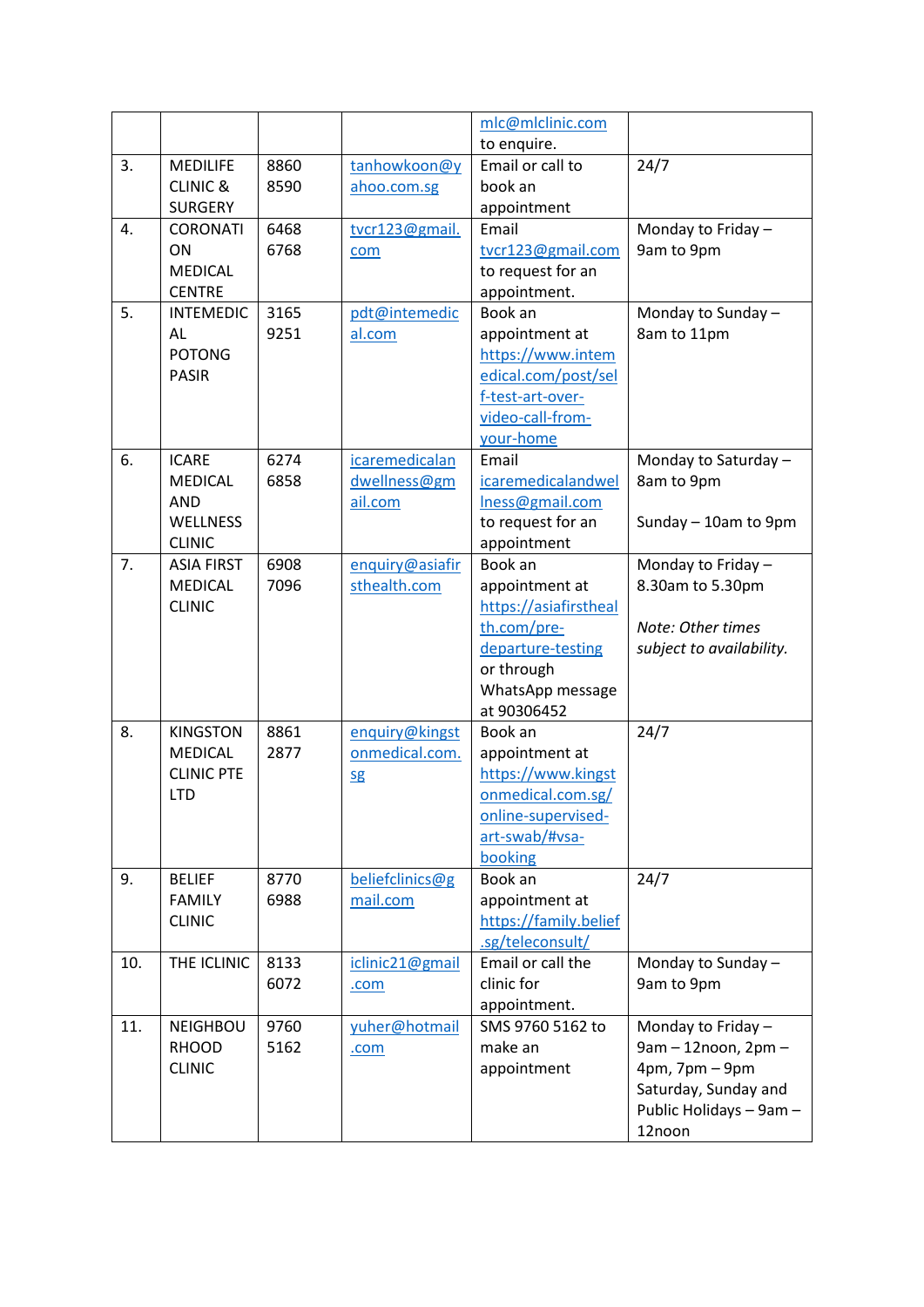| 12. | <b>COMPLETE</b><br><b>HEALTHCA</b><br><b>RE</b><br><b>INTERNATI</b><br><b>ONAL</b>                      | 6776<br>2288 | enquiries@chi-<br>health.com.sg | Email or WhatsApp<br>(96465843)<br>message clinic for<br>appointment.                               | Monday to Friday $-$<br>8.30am to 5.30pm<br>Saturday - 8.30am to<br>12.30pm<br>Closed on Sunday and<br>Public Holiday            |
|-----|---------------------------------------------------------------------------------------------------------|--------------|---------------------------------|-----------------------------------------------------------------------------------------------------|----------------------------------------------------------------------------------------------------------------------------------|
| 13. | <b>MINMED</b><br><b>CLINIC</b><br>(HAIG<br>ROAD)                                                        | 6339<br>9339 | ask@minmed.s<br>g               | Book an<br>appointment at<br>https://minmed.sg/<br>tele-art/                                        | Monday to Sunday -<br>9am to 9pm                                                                                                 |
| 14. | M LAM<br><b>CLINIC</b>                                                                                  | 6748<br>1949 | mlamclinic739<br>@gmail.com     | Call or email clinic<br>for appointment.                                                            | Monday to Friday -<br>9am to 12:30pm, 2pm<br>to 5:30pm<br>Saturday - 9am to<br>12:30pm<br>Closed on Sunday and<br>Public Holiday |
| 15. | $DTAP$ @<br><b>DUO</b><br><b>MEDICAL</b><br><b>CLINIC</b>                                               | 6238<br>7810 | hello@dtapclini<br>c.com.sg     | Book an<br>appointment at<br>https://www.dtapcl<br>inic.com/book-<br>appointment/                   | Monday to Saturday -<br>9am to 8pm<br>Sunday - 9am to 2pm<br>Closed on Public<br>Holiday                                         |
| 16. | SPEEDOC                                                                                                 | 6909<br>7799 | support@speed<br>oc.com         | Book an<br>appointment at<br>https://speedoc.co<br>m/sg/supervised-<br>tele-art                     | Monday to Sunday -<br>9am to 9pm                                                                                                 |
| 17. | <b>THE</b><br><b>INTEGRATI</b><br>VE<br><b>MEDICAL</b><br><b>CENTRE BY</b><br>THE IRON<br><b>SUITES</b> | 9728<br>8393 | hello@swabngo<br>.com.sg        | Book an<br>appointment at<br>www.swabngo.com<br>.5g                                                 | Monday to Sunday -<br>8am to 12midnight                                                                                          |
| 18. | <b>SHENTON</b><br><b>MEDICAL</b><br><b>GROUP</b>                                                        | 6812<br>3391 | psc.cs@parkwa<br>ypantai.com    | Book an<br>appointment at<br>https://www.parkw<br>ayshenton.com/cov<br>id-19/antigen-<br>rapid-test | 24/7                                                                                                                             |
| 19. | <b>HIDOC</b><br><b>MEDICAL</b><br><b>CENTRE</b>                                                         | 6011<br>0029 | cliffordcentre@<br>hidoc.sg     | <b>Booking Link:</b><br>https://hidoc.sg/co<br>vid-19-testing/                                      | Monday-Friday<br>9.00am-5.30pm                                                                                                   |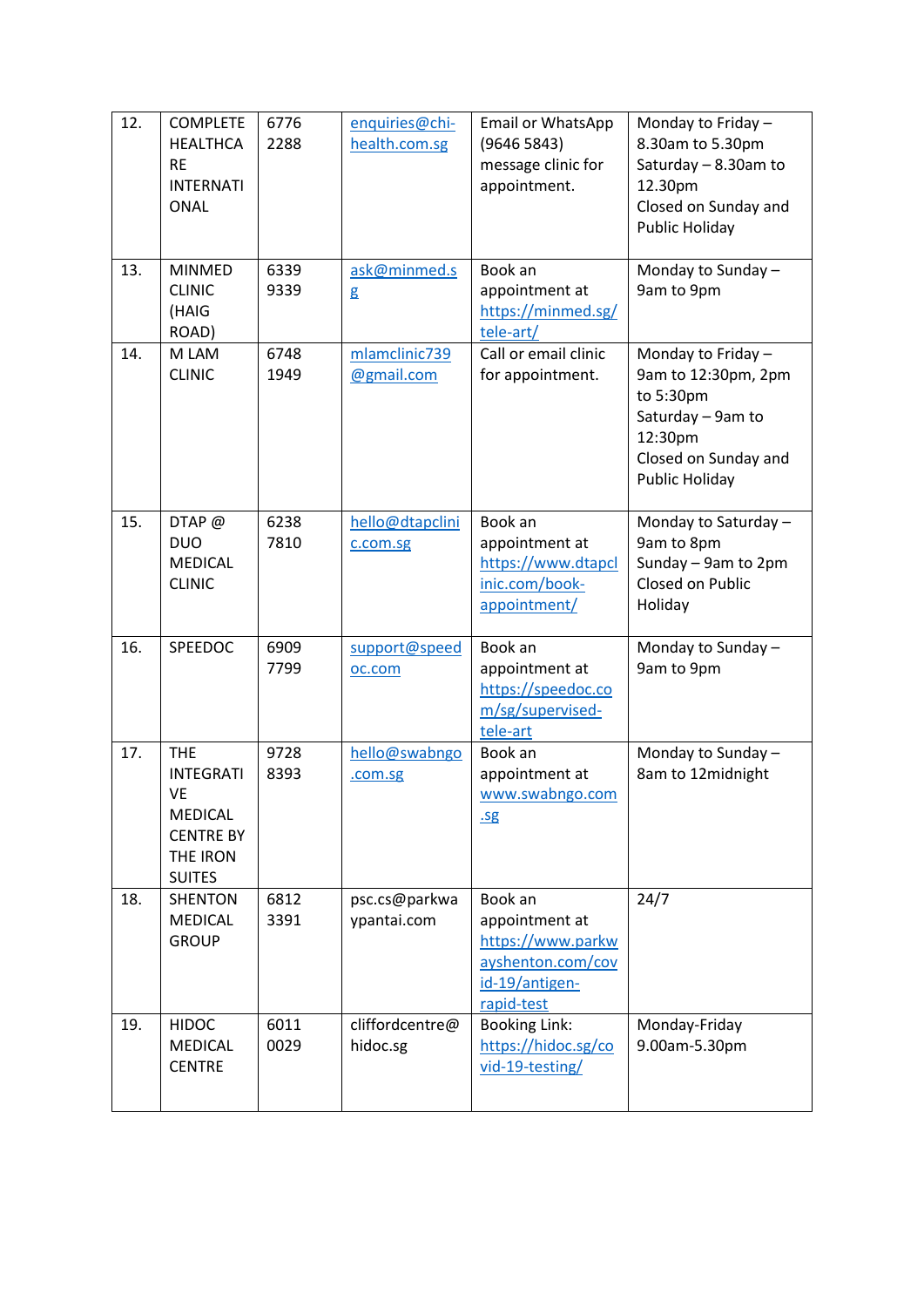| 20. | CLINIC@CO<br><b>STA</b>                                            | 8946<br>3174 | sales@bch-<br>art.sg                        | Book an<br>appointment at<br>https://bch-<br>art.sg/booking                                                          | 24/7                                                                                                                        |
|-----|--------------------------------------------------------------------|--------------|---------------------------------------------|----------------------------------------------------------------------------------------------------------------------|-----------------------------------------------------------------------------------------------------------------------------|
| 21. | <b>INTERNATI</b><br><b>ONAL</b><br><b>MEDICAL</b><br><b>CLINIC</b> | 6342<br>4440 | katong@imc-<br>healthcare.com               | Book an<br>appointment at<br>https://www.imc-<br>healthcare.com/ap<br>pointments/ and<br>indicate "Katong<br>Clinic" | Monday to Friday -<br>$8.30$ am $- 5.30$ pm<br>Saturday - 8am -<br>12.45pm<br>Closed on Sunday and<br><b>Public Holiday</b> |
| 22. | Healthway<br>Medical                                               | 6977<br>6633 | contact.centre<br>@healthwayme<br>dical.com | Book an<br>appointment at<br>https://healthwaym<br>edical.com/supervis<br>ed-art/                                    | Monday to Friday -<br>9am - 1pm, 2pm - 5pm<br>Saturday - 9am - 1pm                                                          |
| 23. | <b>RMDY</b><br><b>CLINIC</b>                                       | 6518<br>3306 | hello@rmdyclin<br>ic.com                    | Book an<br>appointment online<br>at https://bit.ly/3JD<br>tnmo, call<br>65183306 or<br>WhatsApp at<br>98977217       | Monday to Friday -<br>9am - 6pm<br>Saturday - 9am - 2pm                                                                     |
| 24. | <b>DOCTORS</b><br><b>FOR LIFE</b><br><b>MEDICAL</b>                | 8189<br>3242 | doctors4life.pic<br>kering@gmail.c<br>om    | Email or call the<br>clinic for<br>appointment.                                                                      | Monday to Friday -<br>$9am - 5.30pm$                                                                                        |
| 25. | <b>DTAP Clinic</b><br>@ Orchard                                    | 6238<br>7810 | hello@dtapclini<br>c.com.sg                 | Book an<br>appointment at<br>https://www.dtapcl<br>inic.com/book-<br>appointment/                                    | Monday to Saturday -<br>9am - 8pm<br>Sunday - 9am- 2pm                                                                      |
| 26. | Doctor<br>Anywhere                                                 | 3158<br>4622 | askus@doctora<br>nywhere.com                | Book an<br>appointment via<br>the clinic's $app -$<br>https://doctoranyw<br>here.com/supervise<br>$d$ -art/          | Monday to Sunday -<br>$8am - 10pm$                                                                                          |
| 27. | Dr.W<br>Family<br>Clinic                                           | 9721<br>3043 | enquiries@drw.<br><b>Sg</b>                 | Email or call the<br>clinic for<br>appointment.                                                                      | Monday to Saturday -<br>$8am - 12noon$<br>Monday to Wednesday<br>$-2pm-5pm$                                                 |
| 28. | Caring<br>Family<br>Clinic                                         | 9850<br>9889 | caringfc@gmail.<br>com                      | Email or call the<br>clinic for<br>appointment.                                                                      | 24/7                                                                                                                        |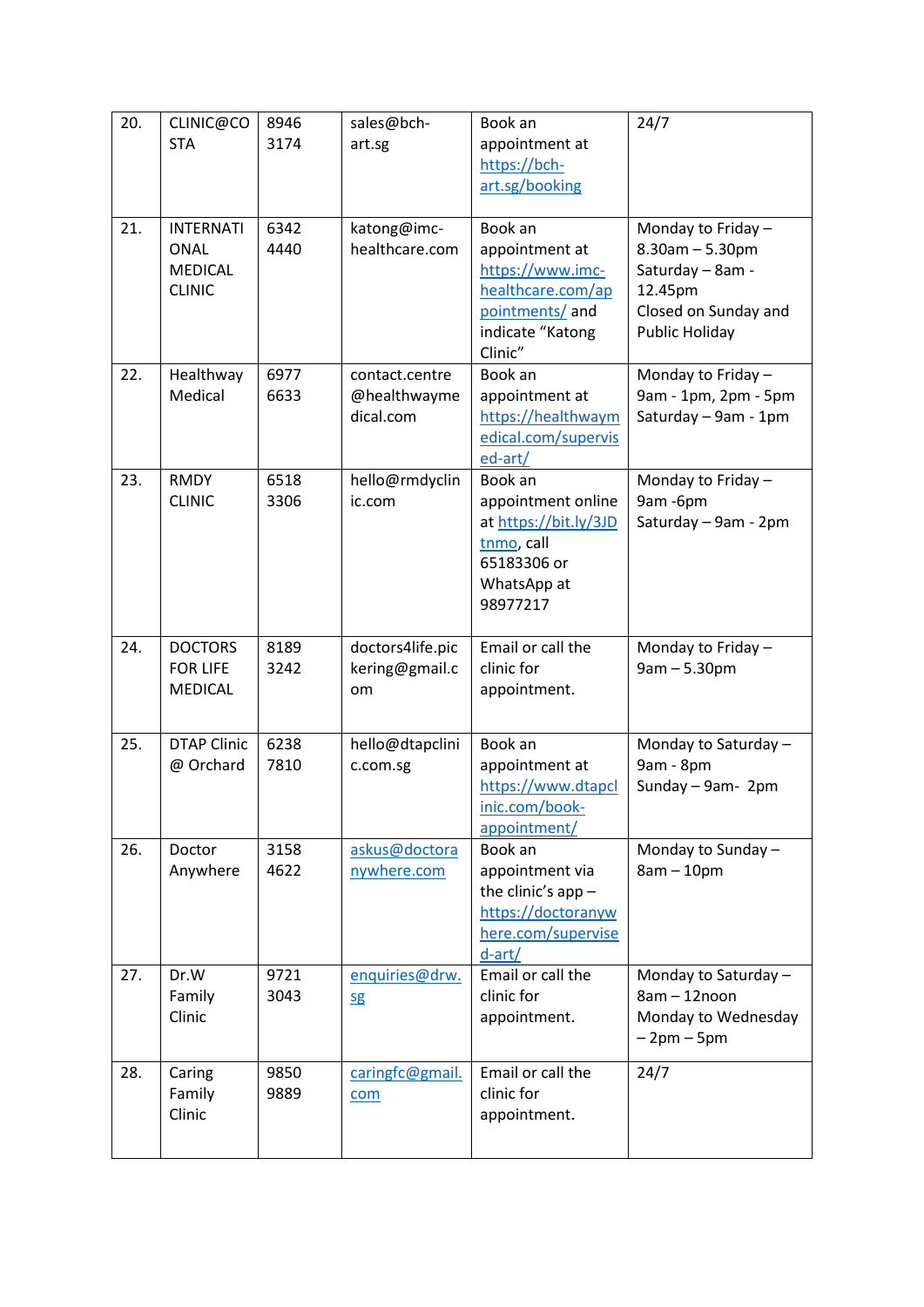| 29. | <b>MYCLNQ</b><br><b>MEDICAL</b>                                                     | 8189<br>3129 | myclnq.medical<br>.hrp@gmail.co<br>m                | Book an<br>appointment via<br>MyCLNQ mobile<br>app or<br>https://ssivixlab.co<br>m/tele-art/ | 24/7                                                                                                                                    |
|-----|-------------------------------------------------------------------------------------|--------------|-----------------------------------------------------|----------------------------------------------------------------------------------------------|-----------------------------------------------------------------------------------------------------------------------------------------|
| 30. | <b>FAMILY</b><br><b>MEDICARE</b><br><b>CLINIC &amp;</b><br><b>SURGERY</b>           | 6456<br>6582 | staff@familyme<br>dicare.com                        | Book an<br>appointment via<br>https://familymedic<br>are.com                                 | Only by appointment or<br>prior arrangement                                                                                             |
| 31. | <b>BEST MED</b><br><b>FAMILY</b><br><b>CLINIC AND</b><br><b>HOME</b><br><b>CARE</b> | 8896<br>8716 | admin@bestme<br>dfamilyclinic.co<br>$\underline{m}$ | Book an<br>appointment via<br>https://bestmedfa<br>milyclinic.com                            | Monday to Friday -<br>$8.30$ am $- 12.30$ pm,<br>$2.30$ pm $- 4.30$ pm, 6pm<br>$-9pm$<br>Saturday - 9am - 1pm<br>Sunday $-$ 6pm $-$ 9pm |
| 32. | <b>HL CLINIC</b><br>PTE LTD                                                         | 9147<br>7818 | HLPDT9135@g<br>mail.com                             | Email<br>HLPDT9135@gmail.<br>com to request for<br>an appointment                            | Monday to Sunday -<br>$8.30$ am $- 1.30$ pm<br>Monday to Thursday -<br>$6pm - 8.30pm$                                                   |
| 33. | <b>GOH</b><br><b>CLINIC &amp;</b><br><b>SURGERY</b>                                 | 6386<br>3836 | gohclinic@sing<br>net.com.sg                        | Email<br>gohclinic@singnet.c<br>om.sg to request<br>for an appointment                       | Wednesday - 11am -<br>12noon<br>Friday - 11am - 12noon                                                                                  |
| 34. | Chua<br>Medical<br>Clinic and<br>Surgery<br>Pte. Ltd                                | 9843<br>6958 | pds@chuamedi<br>cal.com                             | Book an<br>appointment at<br>www.chuamedical.<br>com                                         | 24/7                                                                                                                                    |
| 35. | Osler<br>Health<br>Internation<br>al (at The<br>Star Vista)                         | 6339<br>2727 | starvista@osler<br>-health.com                      | Book an<br>appointment at<br>https://osler-<br>health/overseasTele<br><b>ART SV</b>          | Monday to Friday -<br>9am - 5pm<br>Saturday - 9am - 1pm                                                                                 |
| 36. | Osler<br>Health<br>Internation<br>al (at<br>Raffles<br>Hotel<br>Arcade)             | 6332<br>2727 | raffles@osler-<br>health.com                        | Book an<br>appointment at<br>https://osler-<br>health/overseasTel<br><b>eART RH</b>          | Monday to Friday $-$<br>9am - 5pm<br>Saturday - 9am - 1pm                                                                               |
| 37. | <b>HEALTHCA</b><br><b>RE FAMILY</b><br><b>CLINIC &amp;</b><br><b>SURGERY</b>        | 6454<br>2373 | healthcarefamil<br>ycovid@gmail.c<br>om             | Email<br>healthcarefamilyco<br>vid@gmail.com to<br>request for an<br>appointment             | Monday to Friday $-$<br>8.30am to 4.30pm<br>Saturday - 9am -<br>12noon<br>Closed on Sunday and<br>Public Holiday                        |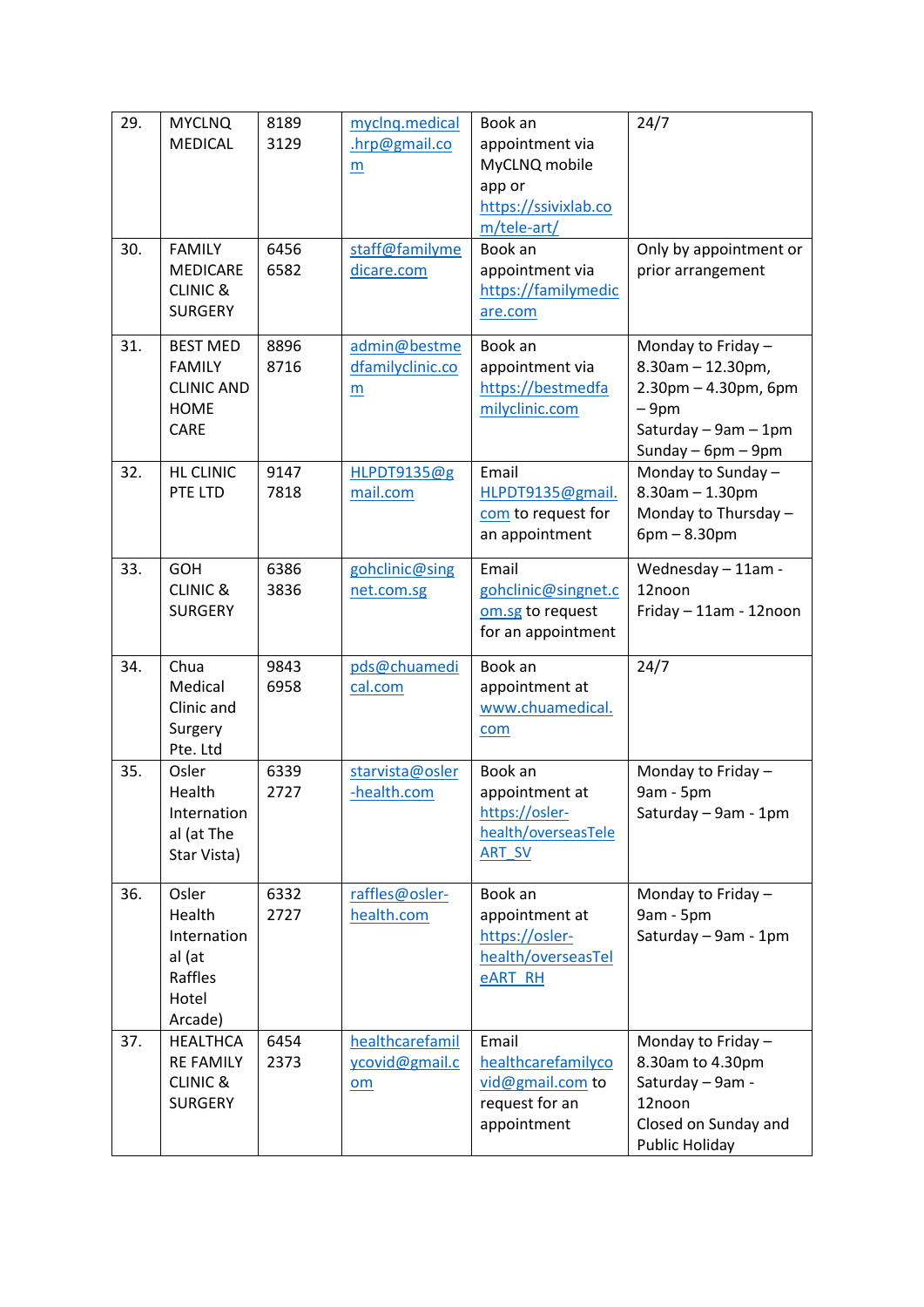| 38. | <b>SBCC Baby</b><br>& Child<br>Clinic -<br>Gastroente<br>rology,<br>Neonatolo<br>gy &<br>Paediatric<br>Centre | 6255<br>5017 | sbcc.novena@s<br>bcc.sg                     | To be updated                                                                                                                                                                                  | Monday to Friday -<br>9am to 5pm<br>Saturday - 9am to<br>12noon                                                |
|-----|---------------------------------------------------------------------------------------------------------------|--------------|---------------------------------------------|------------------------------------------------------------------------------------------------------------------------------------------------------------------------------------------------|----------------------------------------------------------------------------------------------------------------|
| 39. | Healthway<br>Medical                                                                                          | 6977<br>6633 | contact.centre<br>@healthwayme<br>dical.com | Book an<br>appointment at<br>https://healthwaym<br>edical.com/healthw<br>ay-medical-app-<br>tele-medicine/                                                                                     | Monday to Friday -<br>9am - 9pm<br>Saturday, Sunday &<br>Public Holiday - 9am -<br>5pm                         |
| 40. | Internation<br>al Medical<br>Clinic<br>(Camden<br>Medical<br>Centre)                                          | 6733<br>4440 | camden@imc-<br>healthcare.com               | Book an<br>appointment at<br>www.imc-<br>healthcare.com                                                                                                                                        | Monday to Friday -<br>8am - 5.30pm<br>Saturday - 8.30am -<br>12.45pm<br>Closed on Sunday and<br>Public Holiday |
| 41. | <b>INTERNATI</b><br><b>ONAL</b><br><b>MEDICAL</b><br><b>CLINIC</b>                                            | 6465<br>4440 | jelita@imc-<br>healthcare.com               | Book an<br>appointment at<br>www.imc-<br>healthcare.com                                                                                                                                        | Monday to Friday -<br>8am - 5.30pm<br>Saturday - 8.30am -<br>12.45pm<br>Closed on Sunday and<br>Public Holiday |
| 42. | <b>NUTRAME</b><br><b>D CLINIC</b>                                                                             | 6735<br>0706 | info@nutramed<br>.com.sg                    | Book an<br>appointment at<br>www.nutramed.co<br>m.sg                                                                                                                                           | Monday to Friday -<br>8am - 6pm<br>Saturday - 8am - 2pm                                                        |
| 43. | <b>UNIHEALT</b><br><b>H24-HR</b><br><b>CLINIC</b><br>(JURONG<br>EAST)                                         | 9145<br>4813 | operations@uni<br>healthclinic.co<br>m      | Book an<br>appointment at<br>https://calendly.co<br>m/unihealth24hrcli<br>nicjurongeast/juron<br>gappointmentsyste<br>m                                                                        | 24/7                                                                                                           |
| 44. | <b>SINGAPOR</b><br>E<br><b>AEROMEDI</b><br>CAL<br><b>CENTRE</b>                                               | 6488<br>0618 | Samuel Tay@a<br>eromedicalcent<br>re.com    | Book an<br>appointment at<br>https://www.stlogs.<br>com/sites/singapor<br>e-aeromedical-<br>centre/about-us/<br>or send a message<br>at<br>www.facebook.com<br>/SingaporeAerome<br>dicalCentre | Monday to Friday -<br>8am - 10pm                                                                               |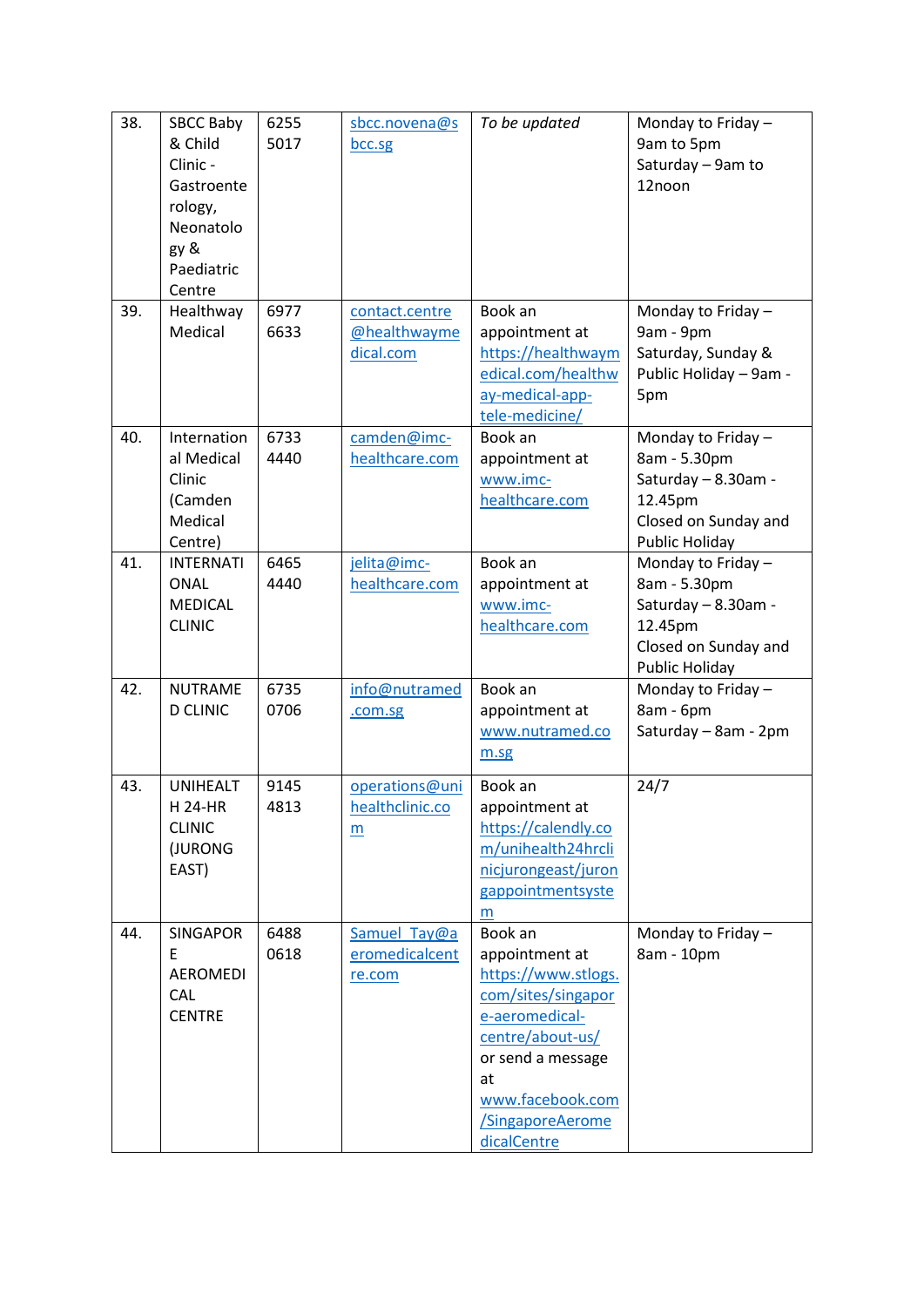| 45. | <b>KINGSWAY</b>                  | 6917         | hello@kingswa                     | Book an                           | 24/7                                        |
|-----|----------------------------------|--------------|-----------------------------------|-----------------------------------|---------------------------------------------|
|     | <b>MEDICAL</b>                   | 1055         | ymedical.sg                       | appointment at                    |                                             |
|     | 24-HR                            |              |                                   | https://www.kings                 |                                             |
|     | <b>CLINIC</b>                    |              |                                   | waymedical.sg/covi                |                                             |
|     |                                  |              |                                   | $d-19-pre-$                       |                                             |
|     |                                  |              |                                   | departure-test                    |                                             |
| 46. | <b>FAR EAST</b>                  | 9624         | fareastmp@gm                      | Email                             | 24/7                                        |
|     | <b>MEDICAL</b>                   | 9400         | ail.com                           | fareastmp@gmail.c                 |                                             |
|     | <b>PRACTITIO</b>                 |              |                                   | om to book an                     |                                             |
|     | <b>NERS PTE</b>                  |              |                                   | appointment                       |                                             |
|     | <b>LTD</b>                       |              |                                   |                                   |                                             |
| 47. | <b>HELIX</b><br><b>AESTHETIC</b> | 8811<br>9131 | aesthetics.antia<br>ging@gmail.co | Book an<br>appointment at         | Monday to Wednesday,<br>and Friday - 11am - |
|     | S AND                            |              |                                   | www.helixmedicalcl                | 8pm                                         |
|     | <b>MEDICAL</b>                   |              | $\underline{m}$                   | inic.com                          | Saturday - 10am - 3pm                       |
|     | <b>CLINIC</b>                    |              |                                   |                                   |                                             |
| 48. | <b>FUSION</b>                    | 8101         | wheelock@fusi                     | Book an                           | Mondays to Fridays                          |
|     | MEDICAL                          | 1385         | onmedical.com.                    | appointment at                    | 8.30 am to 5.30 pm                          |
|     | <b>HEALTH</b>                    |              | <b>Sg</b>                         | www.fusionmedical                 | (Last appointment is at                     |
|     | <b>SCREENING</b>                 |              |                                   | .com.sg                           | $5.00$ pm)                                  |
|     | &                                |              |                                   |                                   | Saturday - 8.30 am to 1                     |
|     | <b>AESTHETIC</b>                 |              |                                   |                                   | pm (Last appointment                        |
|     |                                  |              |                                   |                                   | is at 12.30 pm)                             |
| 49. | <b>CHANG</b>                     | 6221         | admin@changcl                     | Book an                           | Monday, Wednesday,                          |
|     | <b>CLINIC &amp;</b>              | 6955         | inicandsurgery.                   | appointment at                    | Friday: 9am - 12pm,                         |
|     | <b>SURGERY</b>                   |              | com                               | www.changclinican<br>dsurgery.com | $2pm - 4pm$<br>Tuesday, Thursday:           |
|     |                                  |              |                                   |                                   | 9am - 12pm, 2pm -                           |
|     |                                  |              |                                   |                                   | 4pm, 6pm to 8pm                             |
| 50. | <b>HEALTH</b>                    | 6746         | swab@hop.sg                       | Book an                           | Monday to Friday                            |
|     | <b>OUTREACH</b>                  | 6033         |                                   | appointment at                    | 9.00am to 5.00pm                            |
|     | <b>CLINIC</b>                    |              |                                   | www.hop.sg                        | Saturday 9.00am to                          |
|     |                                  |              |                                   |                                   | 12.30pm                                     |
| 51. | Island                           | 6255         | islandmedical88                   | Email                             | Monday to Friday -                          |
|     | Medical                          | 0900         | @gmail.com                        | islandmedical88@g                 | 8.30am - 5.30pm                             |
|     | Clinic                           |              |                                   | mail.com or call                  | Saturday - 8.30am -                         |
|     |                                  |              |                                   | 6255 0900 to make                 | 12.30pm                                     |
|     |                                  |              |                                   | an appointment                    |                                             |
| 52. | <b>ASIA</b>                      | 9118         | admin@asiareti                    | Email                             | Monday to Friday -                          |
|     | <b>RETINA EYE</b>                | 0007         | na.com                            | admin@asiaretina.c                | 9am - 5pm                                   |
|     | <b>SURGERY</b>                   |              |                                   | om or whatsapp                    | Closed on Public                            |
|     | <b>CENTRE</b>                    |              |                                   | 9118 0007 to                      | Holidays                                    |
|     |                                  |              |                                   | request for an                    |                                             |
|     |                                  |              |                                   | appointment                       |                                             |
| 53. | <b>FAITH</b>                     | 6444         | ADMIN@FAITH                       | Book an                           | Monday to Sunday -                          |
|     | <b>FAMILY</b>                    | 8019         | <b>MEDICAL.SG</b>                 | appointment at                    | $9am - 3.30pm$                              |
|     | <b>CLINIC</b>                    |              |                                   | www.faithmedical.s                |                                             |
|     |                                  |              |                                   | g                                 |                                             |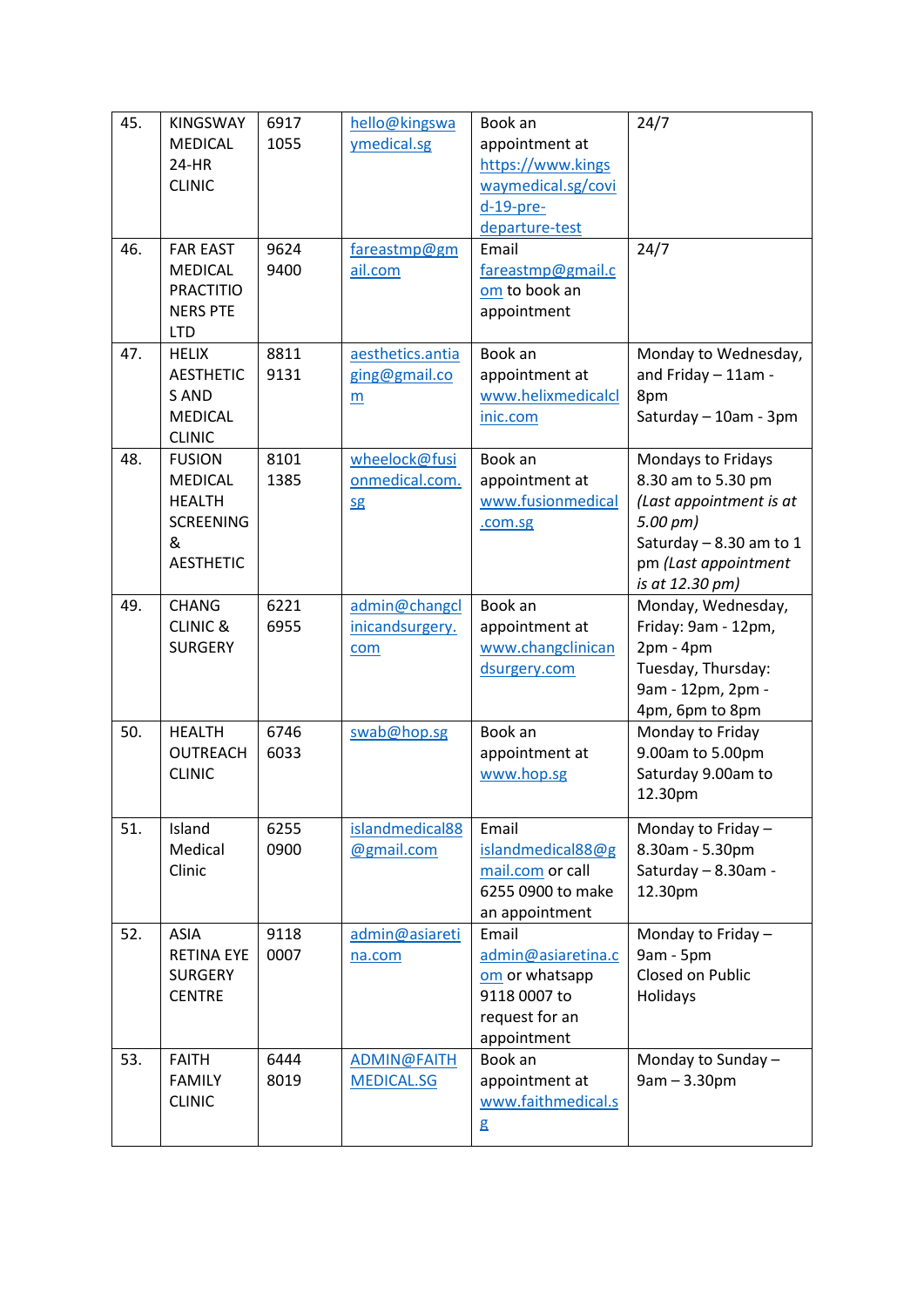| 54. | <b>FAITH</b><br><b>CLINIC</b><br>(TOA<br>PAYOH)                 | 6444<br>8019 | ADMIN@FAITH<br><b>MEDICAL.SG</b>  | Book an<br>appointment at<br>www.faithmedical.s<br>g                | Monday to Sunday -<br>$9am - 3.30pm$                                     |
|-----|-----------------------------------------------------------------|--------------|-----------------------------------|---------------------------------------------------------------------|--------------------------------------------------------------------------|
| 55. | <b>Faith Clinic</b><br>(Jurong<br>West)                         | 6444<br>8019 | ADMIN@FAITH<br><b>MEDICAL.SG</b>  | Book an<br>appointment at<br>www.faithmedical.s<br>g                | Monday to Sunday -<br>$9am - 3.30pm$                                     |
| 56. | <b>FAITH</b><br><b>CLINIC</b><br>(SIMEI)                        | 6444<br>8019 | ADMIN@FAITH<br><b>MEDICAL.SG</b>  | Book an<br>appointment at<br>www.faithmedical.s<br>g                | Monday to Sunday -<br>$9am - 3.30pm$                                     |
| 57. | <b>FAITH</b><br><b>HEALTHCA</b><br><b>RE</b><br>(RIVERVAL<br>E) | 6444<br>8019 | ADMIN@FAITH<br><b>MEDICAL.SG</b>  | Book an<br>appointment at<br>www.faithmedical.s<br>g                | Monday to Sunday -<br>$9am - 3.30pm$                                     |
| 58. | <b>FAITH</b><br><b>CLINIC</b><br>(BEDOK)                        | 6444<br>8019 | ADMIN@FAITH<br><b>MEDICAL.SG</b>  | Book an<br>appointment at<br>www.faithmedical.s<br>g                | Monday to Sunday -<br>$9am - 3.30pm$                                     |
| 59. | <b>FAITH</b><br><b>HEALTHCA</b><br><b>RE</b><br>(TAMPINES       | 6444<br>8019 | ADMIN@FAITH<br><b>MEDICAL.SG</b>  | Book an<br>appointment at<br>www.faithmedical.s<br>g                | Monday to Sunday -<br>$9am - 3.30pm$                                     |
| 60. | <b>FAITH</b><br><b>CLINIC</b><br>(YISHUN)                       | 6444<br>8019 | ADMIN@FAITH<br><b>MEDICAL.SG</b>  | Book an<br>appointment at<br>www.faithmedical.s<br>g                | Monday to Sunday -<br>$9am - 3.30pm$                                     |
| 61. | LIVEWELL<br><b>MEDICAL</b><br><b>FAMILY</b><br><b>CLINIC</b>    | 6909<br>9888 | clinic@livewell<br>medical.com.sg | Book an<br>appointment at<br>www.livewellmedic<br>al.com.sg/booking | 24/7                                                                     |
| 62. | 57 Medical<br>Clinic<br>(Geylang<br>Bahru)                      | 6694<br>7078 | gtc.57gb@gmai<br>I.com            | Book an<br>appointment at<br>https://tinyurl.com/<br>57medteleart   | Monday to Sunday -<br>8am - 9pm                                          |
| 63. | Katong<br>Family<br>Clinic Pte<br>Ltd                           | 6203<br>4192 | katongfamilycli<br>nic@gmail.com  | Book an<br>appointment at<br>www.Katongfamilyc<br>linic.com         | Monday to Sunday<br>8.30am - 12.30pm<br>Monday to Friday-<br>$2pm - 5pm$ |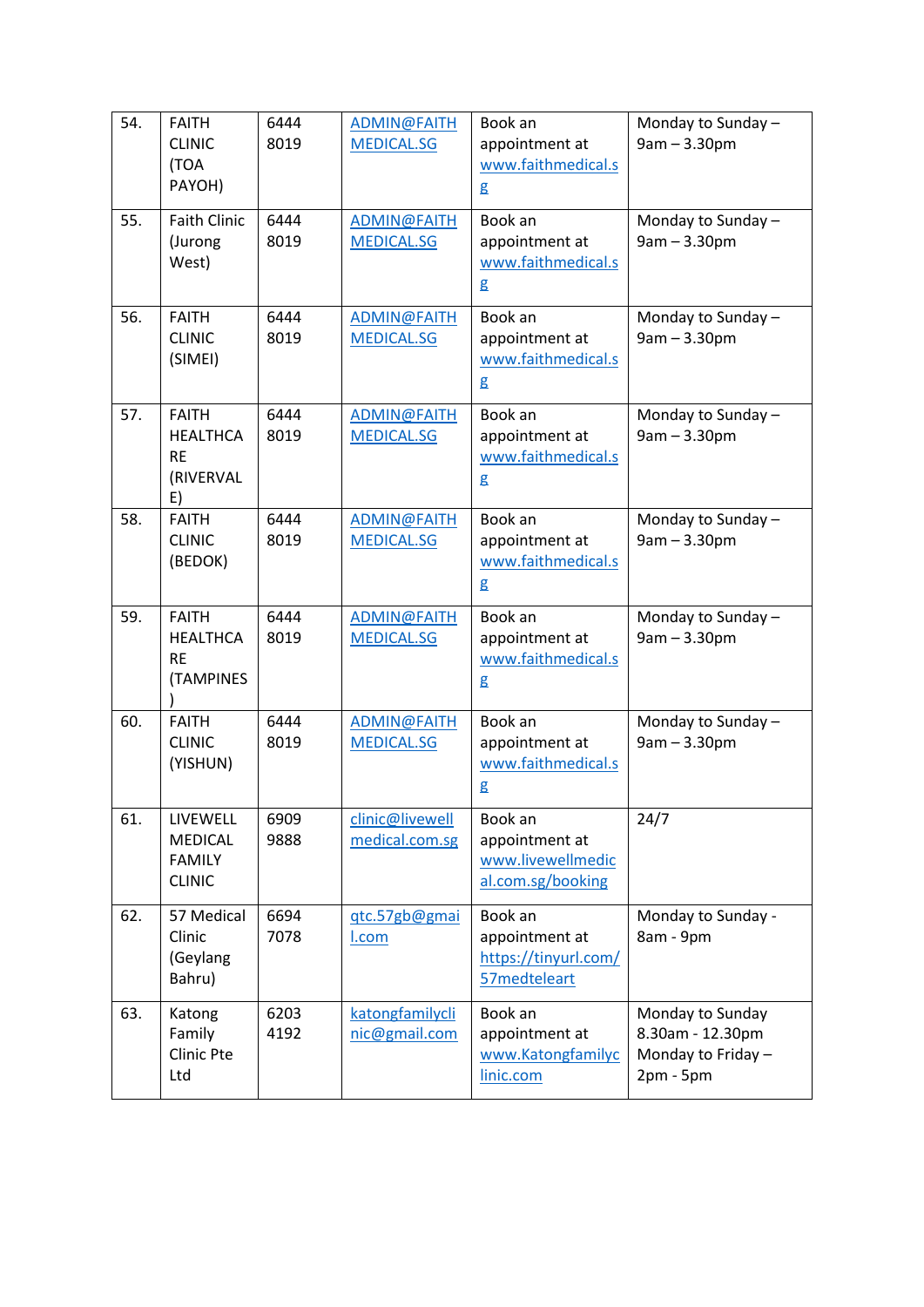| 64. | Paddington<br>Medical<br>Clinic                                     | 9101<br>0886 | enquiries@pad<br>dingtonmedical.<br>com | Book an<br>appointment at<br>www.paddingtonm<br>edical.com                                                                                                                                                                                  | Monday, Wednesday,<br>Friday $-8.30$ am - 1pm,<br>and 2pm - 8pm<br>Tuesday, Thursday-<br>8.30am - 1pm, and 2pm<br>$-5pm$<br>Saturday - 8.30am -<br>1pm<br>Sunday - 7pm - 9pm |
|-----|---------------------------------------------------------------------|--------------|-----------------------------------------|---------------------------------------------------------------------------------------------------------------------------------------------------------------------------------------------------------------------------------------------|------------------------------------------------------------------------------------------------------------------------------------------------------------------------------|
| 65. | <b>PHOENIX</b><br><b>MEDICAL</b><br><b>GROUP</b><br>(PAYA<br>LEBAR) | 6702<br>2940 | plenquiries@ph<br>oenixmedical.sg       | Book at<br>appointment at<br>https://hipaa.jotfor<br>m.com/220872208<br>027451                                                                                                                                                              | Monday to Friday -<br>9am - 1pm, and 2pm -<br>5.30pm<br>Saturday - 9am-1pm                                                                                                   |
| 66. | Phoenix<br>Medical<br>Group<br>(Seletar)                            | 6555<br>3512 | covidair@phoe<br>nixmedical.sg          | Email or call to<br>book an<br>appointment                                                                                                                                                                                                  | Monday to Sunday -<br>9am - 9pm                                                                                                                                              |
| 67. | Phoenix<br>Medical<br>Group<br>(Hillview)                           | 6710<br>7157 | hvenquiries@p<br>hoenixmedical.s<br>g   | Email or call to<br>book an<br>appointment                                                                                                                                                                                                  | Monday to Friday -<br>9am - 3pm, and 6pm -<br>9pm<br>Saturday - 9am - 2pm<br>Sunday - 2pm - 9pm                                                                              |
| 68. | <b>PHOENIX</b><br><b>MEDICAL</b><br><b>GROUP</b><br>(NOVENA)        | 6254<br>3862 | novena@phoen<br>ixmedical.sg            | Email or call to<br>book an<br>appointment                                                                                                                                                                                                  | Monday to Friday -9am<br>- 3pm, and 6pm - 9pm<br>Saturday - 9am - 2pm<br>Sunday - 2pm to 9pm                                                                                 |
| 69. | EJ FAMILY<br><b>CLINIC &amp;</b><br><b>SURGERY</b>                  | 6353<br>0811 | ej01314@outlo<br>ok.com                 | Book an<br>appointment by the<br>following options:<br>Telegram @ejtpy<br>https://t.me/ejtpy<br>Email<br>ej01314@outlook.c<br>$om$<br>Whatsapp<br>(92775356)<br>https://api.whatsap<br>p.com/send?phone<br>$= 6592775356$<br>(Message only) | 24/7                                                                                                                                                                         |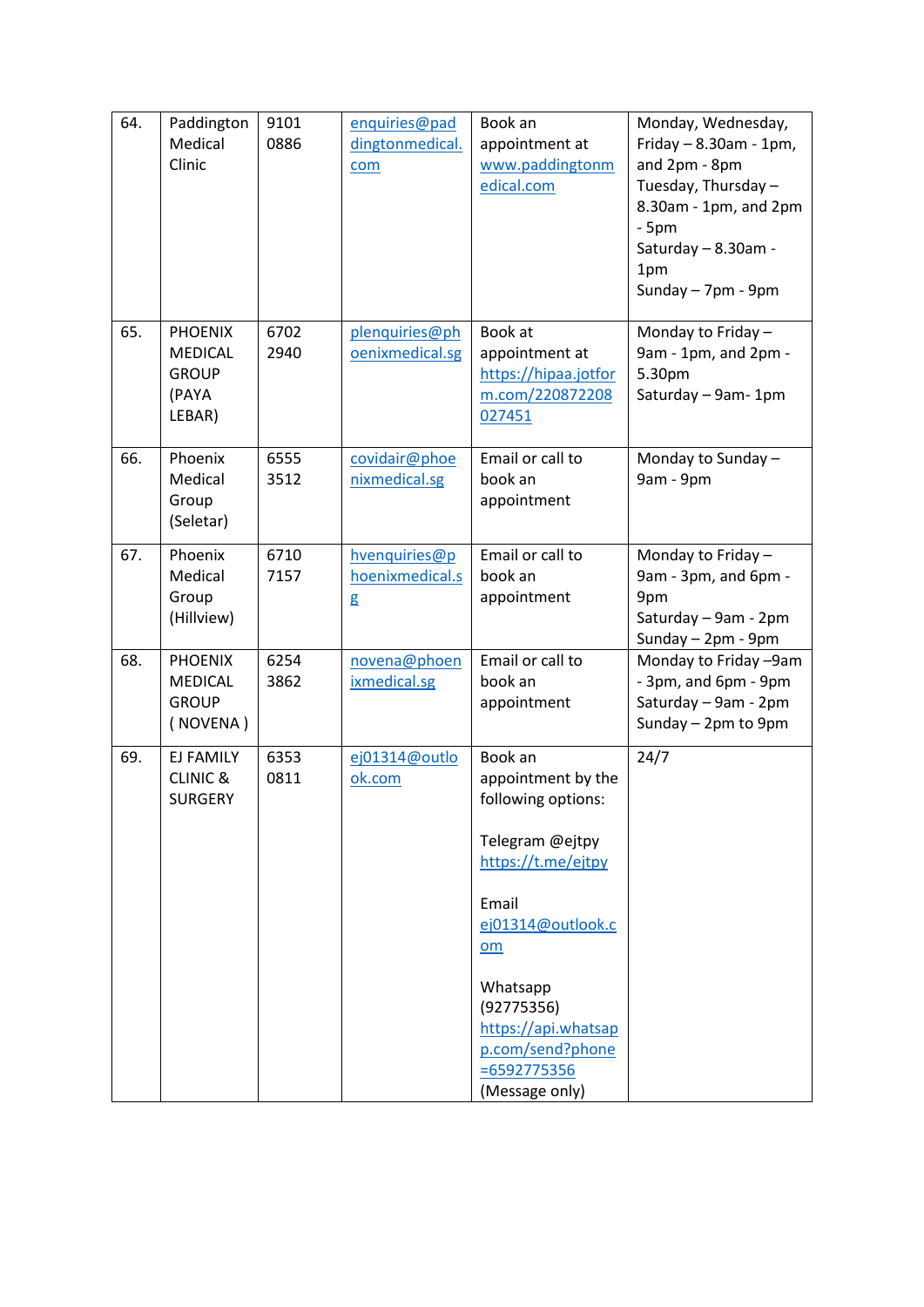| 70. | The Good<br>Life<br>Medical<br>Center         | 9457<br>1634 | clinic@tglmc.co<br>m.sg        | Book an<br>appointment by the<br>following options:<br>https://www.thego<br>odlifehealth.sg<br>https://wa.me/659<br>4571634<br>https://wa.me/658<br>8966538 | 24/7                                                                                                                                      |
|-----|-----------------------------------------------|--------------|--------------------------------|-------------------------------------------------------------------------------------------------------------------------------------------------------------|-------------------------------------------------------------------------------------------------------------------------------------------|
| 71. | LC Clinic<br>Medical<br>Surgery<br>Aesthetics | 6464<br>0932 | lcclinicmsa@gm<br>ail.com      | Email for an<br>appointment at<br>lcclinicmsa@gmail.c<br>om or through<br>WhatsApp message<br>at 8376 6117                                                  | Monday to Sunday -<br>8.30am - 12midnight                                                                                                 |
| 72. | The<br>Tenteram<br>Clinic                     | 6250<br>7991 | ttcart01@gmail<br>.com         | Book an<br>appointment at<br>www.thetenteramc<br>linic.com                                                                                                  | Mondays to Sundays-<br>9am - 9pm                                                                                                          |
| 73. | Punggol<br>Ripples<br>Family<br>Clinic        | 6538<br>3707 | ART@manadr.c<br>om             | Book an<br>appointment via<br>the MANADR APP<br>www.manadr.com                                                                                              | 24/7                                                                                                                                      |
| 74. | <b>EC Family</b><br>Clinic                    | 6538<br>3707 | ART@manadr.c<br>om             | Book an<br>appointment via<br>the MANADR APP<br>www.manadr.com                                                                                              | 24/7                                                                                                                                      |
| 75. | HealthLight<br>Family<br>Medicine<br>Clinic   | 6538<br>3707 | ART@manadr.c<br>om             | Book an<br>appointment via<br>the MANADR APP<br>www.manadr.com                                                                                              | 24/7                                                                                                                                      |
| 76. | LifePlus<br>Medical<br>Group (Sin<br>Ming)    | 6904<br>8951 | sinming@lifeplu<br>smedical.sg | Book an<br>appointment via<br>https://lifeplusmedi<br>cal.sg/, email to<br>sinming@lifeplusm<br>edical.sg, or<br>whatsapp 8804<br>3637                      | Mondays to Fridays<br>9am to 5pm<br>(Excluding Public<br>Holidays and<br>Weekends)                                                        |
| 77. | Chung & Ee<br>Medical<br>Clinic               | 8807<br>3970 | cem.clinic.tbc@<br>gmail.com   | Book an<br>appointment at<br>https://chung-ee-<br>medical-<br>clinic.business.site                                                                          | Monday, Tuesday,<br>Thursday and Friday -<br>9am - 8pm<br>Wednesday and<br>Saturday - 9am - 1pm<br>Closed on Sunday and<br>Public Holiday |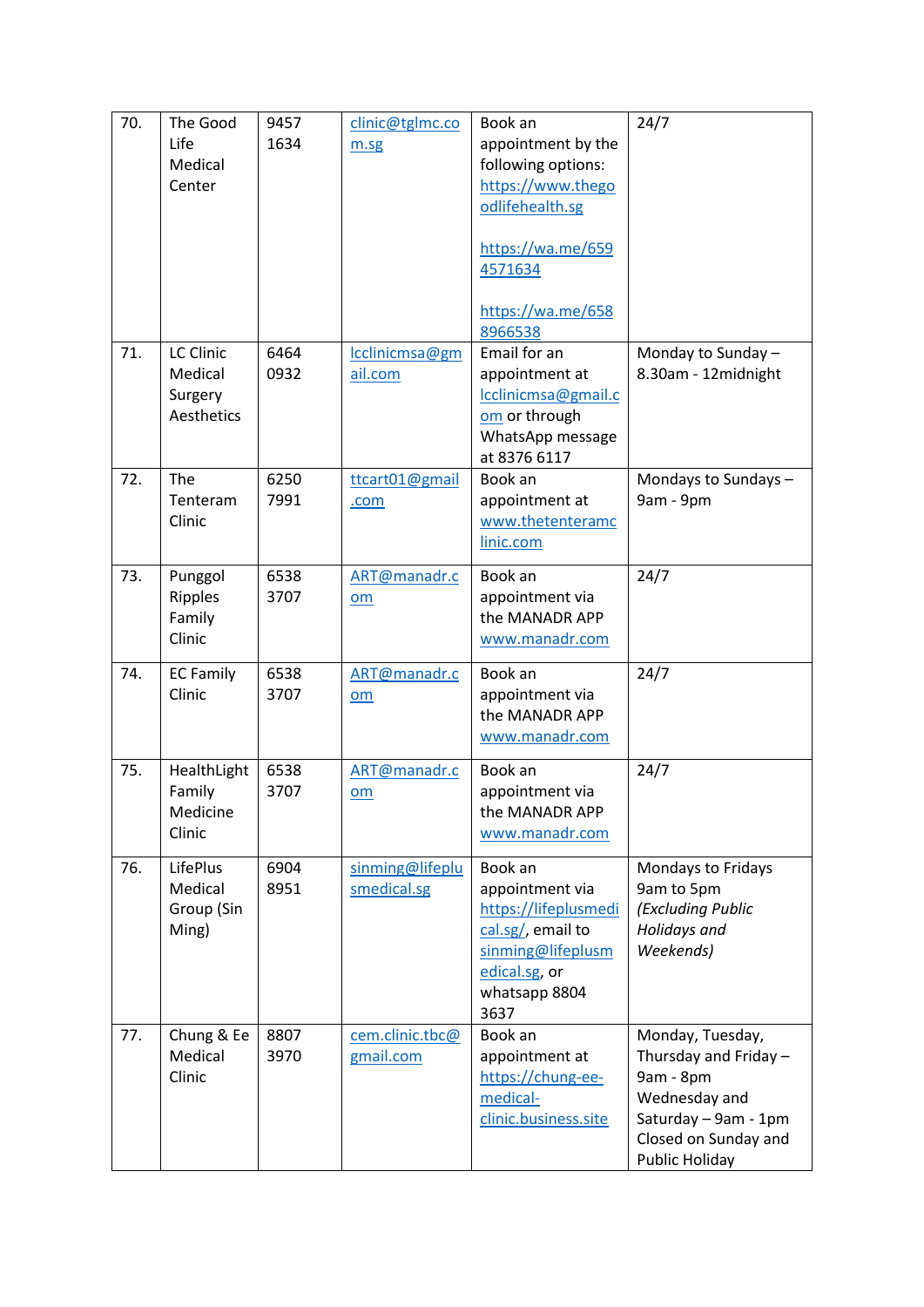| 78. | 1 BISHAN<br><b>MEDICAL</b>                                        | 8881<br>2280 | 1swabtp@gmail<br>.com                                 | Book an<br>appointment at<br>www.1swabsg.com                                                                                                        | Monday to Sunday<br>(including Public<br>Holidays) - 9am - 9pm                                                                        |
|-----|-------------------------------------------------------------------|--------------|-------------------------------------------------------|-----------------------------------------------------------------------------------------------------------------------------------------------------|---------------------------------------------------------------------------------------------------------------------------------------|
| 79. | OGL<br><b>MEDICAL</b><br><b>QUEENSTO</b><br><b>WN</b>             | 8932<br>6603 | enquiry@1hm.s<br>g                                    | Email, whatsapp or<br>call to book an<br>appointment                                                                                                | 24/7                                                                                                                                  |
| 80. | Healthmar<br>k Medical<br>Clinic                                  | 8898<br>4186 | jodyliu@uvhsg.<br>com                                 | Book an<br>appointment via<br>https://manadr.co<br>m/                                                                                               | Monday to Sunday -<br>$8.30$ am $- 9.30$ pm                                                                                           |
| 81. | Fullerton<br>Healthcare<br>@ Drs<br>Trythall<br><b>Hoy Davies</b> | 6333<br>3636 | ehs@fullertonh<br>ealth.com                           | Book an<br>appointment via<br>https://bookappt.fu<br>llertonhealth.com/#<br>/login                                                                  | Monday to Sunday -<br>9am - 4.30pm                                                                                                    |
| 82. | Tan & Yik<br>Clinic &<br>Surgery                                  | 9621<br>0345 | hostcd@gmail.c<br>$om$                                | Email to book an<br>appointment                                                                                                                     | 24/7                                                                                                                                  |
| 83. | Island<br>Family<br>Clinic<br>(Sengkang)                          | 9484<br>7567 | sengkang@islan<br>dfamilyclinic.co<br>$\underline{m}$ | Email to book an<br>appointment                                                                                                                     | Monday to Friday -<br>9am - 10pm<br>Saturday and Sunday -<br>9am - 1pm                                                                |
| 84. | MyDoctor<br>@Canberra                                             | 9030<br>8496 | chinatown@my<br>doctorsg.com                          | Book an<br>appointment via<br>https://clinic.plato<br>medical.com/book/<br>bXlkb2N0b3I=/40fa<br>dfd392274cda9588<br>369bac2661db/WH<br><b>FG526</b> | Monday to Sunday -<br>$9am - 9pm$                                                                                                     |
| 85. | <b>HAVELOCK</b><br><b>FAMILY</b><br><b>CLINIC</b>                 | 6272<br>4242 | havelock clinic<br>@yahoo.com                         | Email or call to<br>book an<br>appointment                                                                                                          | Monday to Saturday -<br>$9am - 4pm$                                                                                                   |
| 86. | The<br>Tenteram<br>Clinic                                         | 6250<br>7991 | ttcart03@gmail<br>.com                                | Book an<br>appointment at<br>www.thetenteramc<br>linic.com                                                                                          | 24/7                                                                                                                                  |
| 87. | <b>DR PANDA</b><br><b>MEDICAL</b><br><b>CENTRE</b>                | 6980<br>7757 | enquiry@drpan<br>da.one                               | Book an<br>appointment at<br>https://www.drpan<br>da.one/                                                                                           | Monday, Wednesday<br>and Friday - 8.30am -<br>1pm, 2pm-6pm, 6pm-<br>9pm<br>Tuesday and Thursday<br>$-8.30$ am $-1$ pm, 2pm $-$<br>6pm |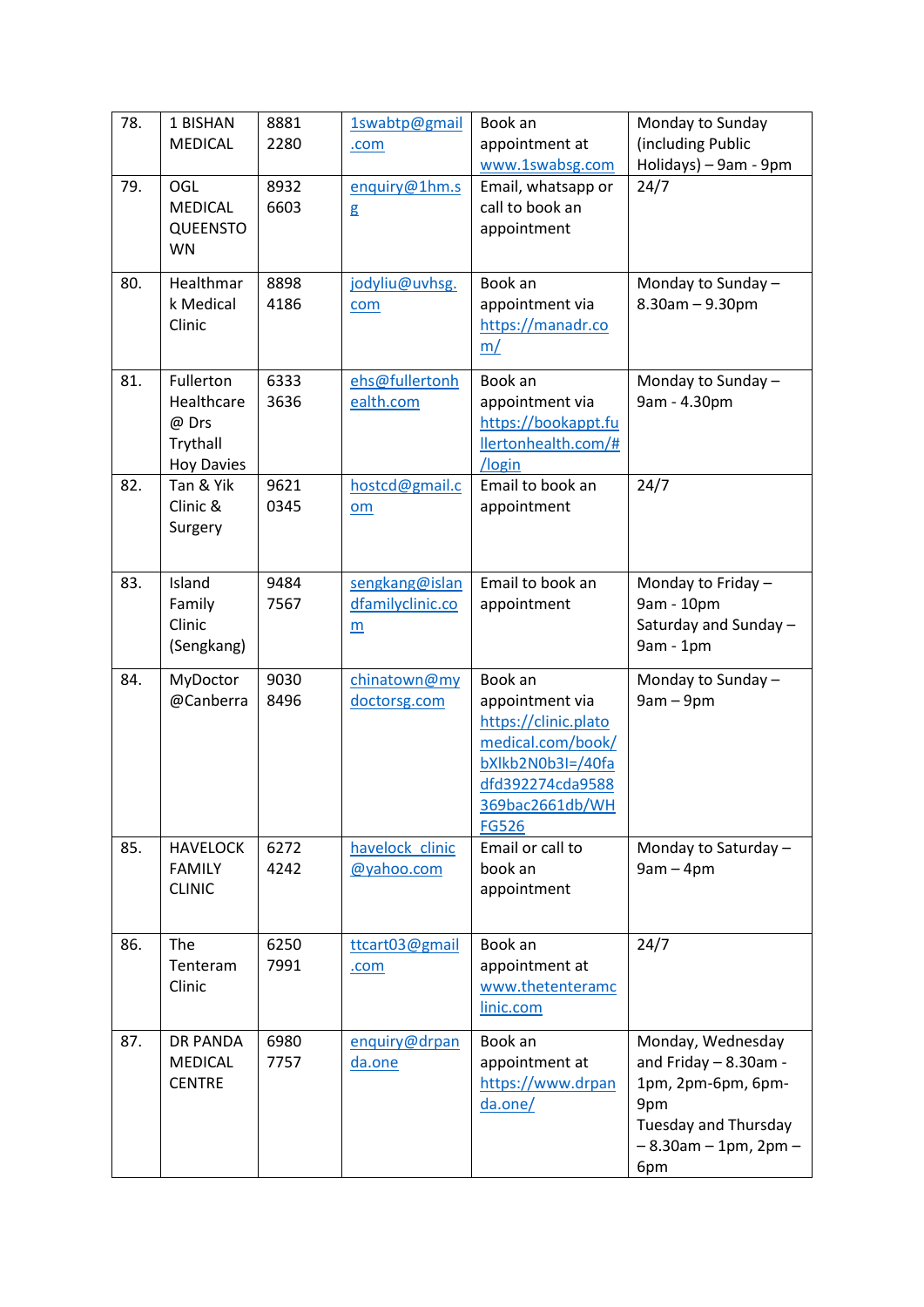|     |                                        |              |                                         |                                                                                                                                                                                                                                                                     | Saturday - 8.30am -<br>12.30pm<br>Sunday - 8.30am -<br>12.30pm, 6pm - 9pm<br>Closed on Public<br>Holiday                                                                           |
|-----|----------------------------------------|--------------|-----------------------------------------|---------------------------------------------------------------------------------------------------------------------------------------------------------------------------------------------------------------------------------------------------------------------|------------------------------------------------------------------------------------------------------------------------------------------------------------------------------------|
| 88. | Calrose<br>Medical<br>Family<br>Clinic | 8909<br>4193 | hello@travelsw<br>ab.sg                 | Book an<br>appointment at<br>https://hbp.sgimed.<br>com/online_bookin<br>g/booking?c=TSWA<br><b>Bsgimed-comPPC</b>                                                                                                                                                  | Monday to Sunday -<br>$8am - 11pm$                                                                                                                                                 |
| 89. | Caredoc<br>Medical<br>Clinic           | 8121<br>3835 | contact@cared<br>ocmedical.sg           | Book an<br>appointment at<br>https://caredocmed<br>ical.sg/get-in-<br>touch/                                                                                                                                                                                        | Monday to Thursday -<br>8.30am-12noon, 2-<br>4pm, 6-8pm<br>Friday $-8.30$ am $-$<br>12noon, 2-4pm, 6-8pm<br>Saturday - 8.30am-<br>12noon<br>Closed on Sunday and<br>Public Holiday |
| 90. | Trinity<br>Medical<br>Clinic           | 6908<br>0570 | tmr.admin@tri<br>nitymedical.co<br>m.sg | Email:<br>tmr.admin@trinity<br>medical.com.sg<br><b>Contact No:</b><br>69080570 (between<br>9am - 5pm)<br>For appointment<br>outside of the<br>clinic's operating<br>hours, please email<br>tmr.admin@trinity<br>medical.com.sg or<br>call 9888 0191 /<br>8223 4999 | 24/7                                                                                                                                                                               |
| 91. | Bethesda<br>Medical<br>Centre          | 8100<br>3133 | info@bethesda.<br>com.sg                | Book an<br>appointment at<br>https://www.bethe<br>sdamedical.com.sg/<br>supervised-covid-<br>$19$ -test/                                                                                                                                                            | Monday to Saturday -<br>24 hours<br>Closed on Sunday                                                                                                                               |
| 92. | <b>ATA</b><br>Medical                  | 8883<br>8128 | hi@atamed.sg                            | Book an<br>appointment at<br>https://atamed.sg                                                                                                                                                                                                                      | Monday to Friday -<br>$8.30$ am $- 5.30$ pm<br>Saturday - 8.30am -<br>12.30pm                                                                                                      |